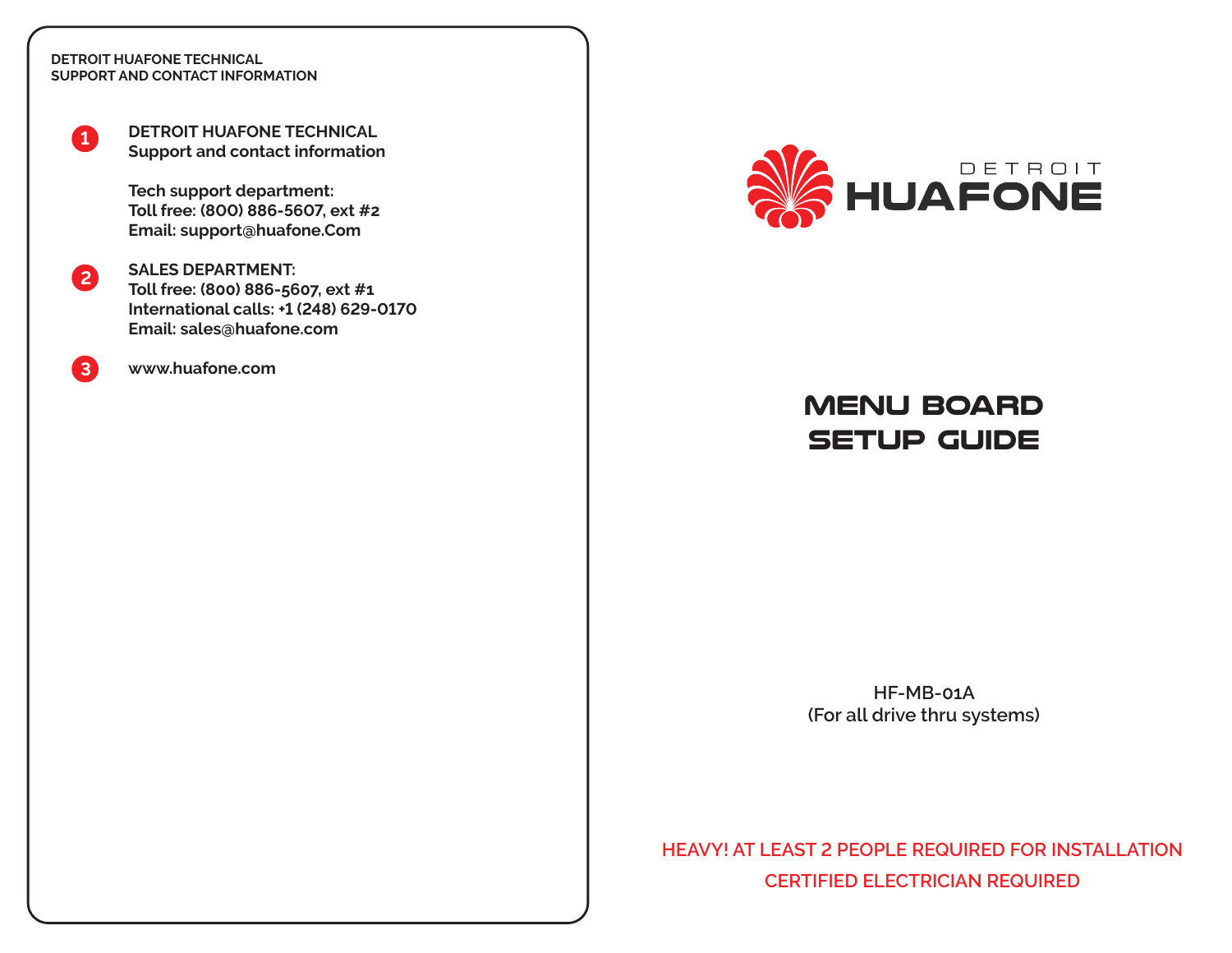#### **Contents:**

| Detroit Huafone technical support |  |
|-----------------------------------|--|
|                                   |  |

## **Tools Required**

1. Adjustable Wrench 2. Allen Wrench